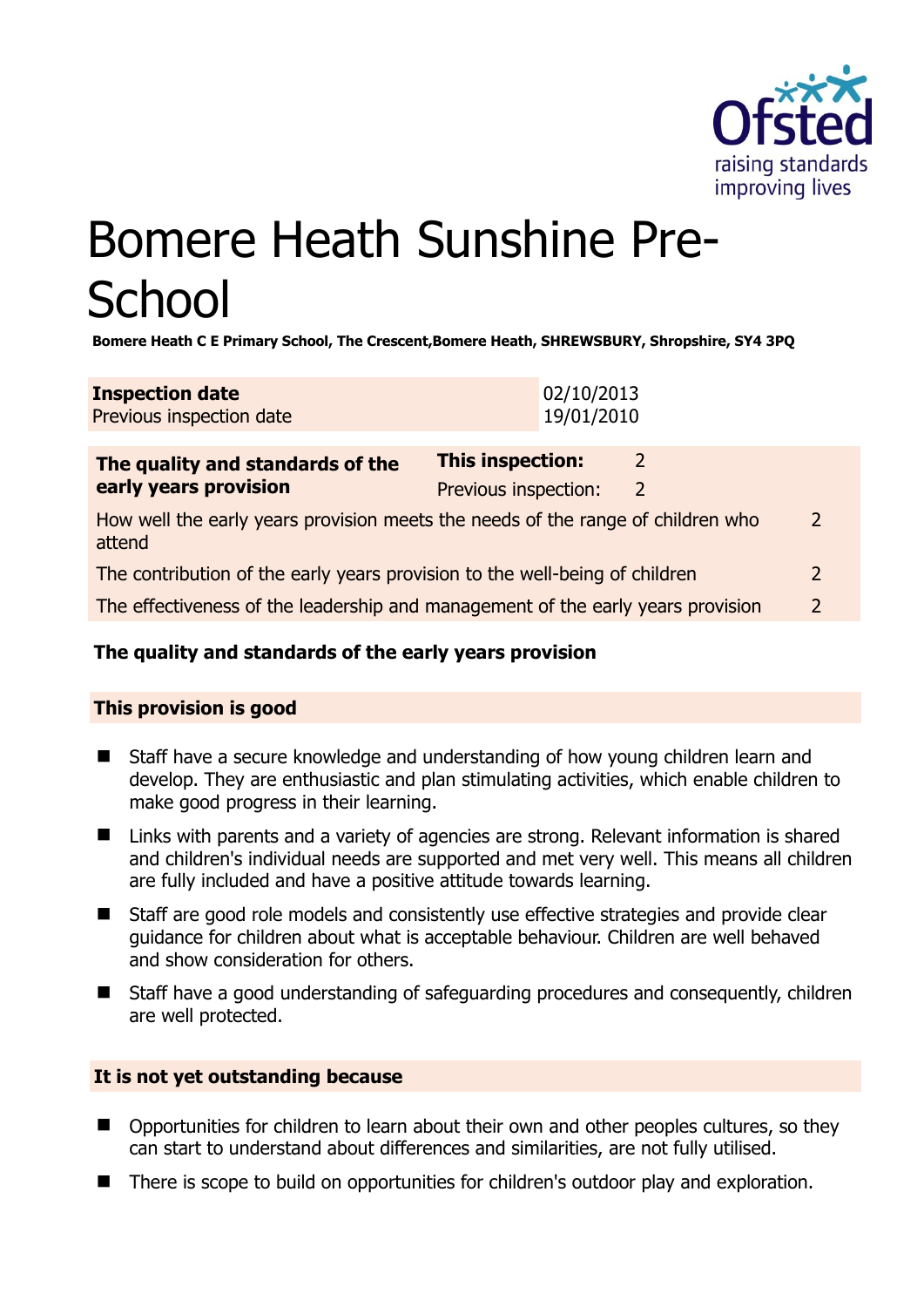# **Information about this inspection**

Inspections of registered early years provision are:

- scheduled at least once in every inspection cycle the current cycle ends on 31 July 2016
- scheduled more frequently where Ofsted identifies a need to do so, for example where provision was previously judged inadequate
- **•** brought forward in the inspection cycle where Ofsted has received information that suggests the provision may not be meeting the legal requirements of the Early Years Foundation Stage or where assessment of the provision identifies a need for early inspection
- **•** prioritised where we have received information that the provision is not meeting the requirements of the Early Years Foundation Stage and which suggests children may not be safe
- scheduled at the completion of an investigation into failure to comply with the requirements of the Early Years Foundation Stage.

# **Inspection activities**

- The inspector observed activities taking place in the main room and outdoor area.
- The inspector viewed the main room and outdoor area used by children.
- The inspector carried out a joint observation with the deputy manager.
- The inspector took account of the views of verbal feedback from parents.
- The inspector looked at children's learning records, staff files, policies and children's information records.

# **Inspector**

Kath Harding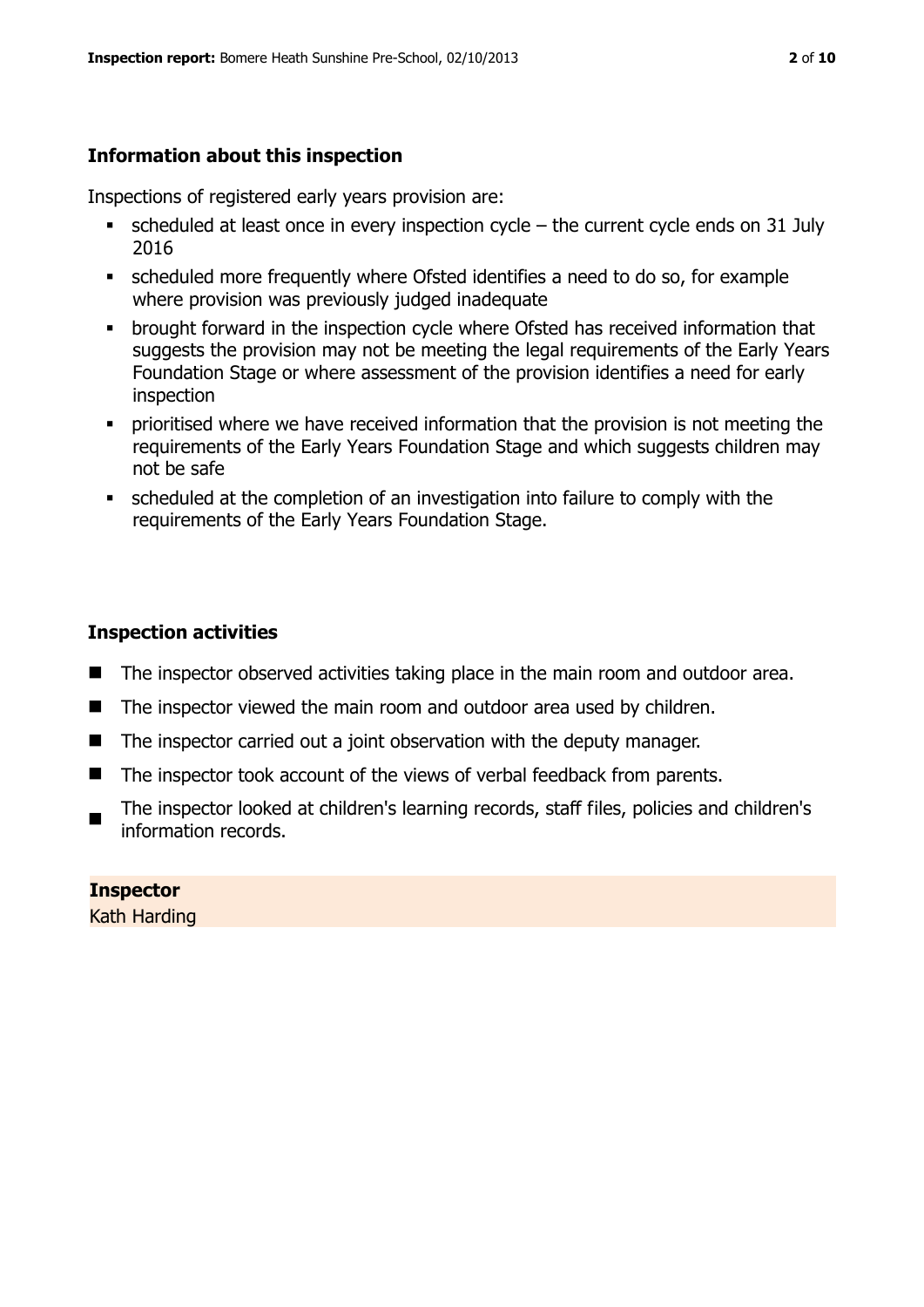#### **Full Report**

#### **Information about the setting**

Bomere Heath Sunshine Pre-School was registered in 1997 on the Early Years Register. It is situated in purpose built premises in the grounds of Bomere Heath Primary School, Bomere Heath, Shropshire and is managed by a committee. The pre-school serves the local area and is accessible to all children. There is an enclosed area available for outdoor play.

The pre-school employs five members of childcare staff. Of these, all hold appropriate early years qualifications at level 3, including one member of staff with Qualified Teacher Status.

The pre-school opens Monday to Thursday, from 9am until 3pm and on Fridays, 9am until 11am, term time only. Children attend for a variety of sessions. There are currently 27 children attending, who are in the early years age group. The pre-school provides funded early education for three- and four-year-old children.

#### **What the setting needs to do to improve further**

#### **To further improve the quality of the early years provision the provider should:**

- enhance the educational opportunities for children to begin to know about their own and other peoples cultures, in order to understand and celebrate the similarities and differences between them in a diverse society
- enhance the opportunities for children's outdoor play and exploration, for example, by adding more flexible resources, such as, large paintbrushes, lengths of fabric and plastic guttering.

#### **Inspection judgements**

#### **How well the early years provision meets the needs of the range of children who attend**

Staff have a secure knowledge of the Early Years Foundation Stage and have a good understanding of how young children learn. They use a specific speech and language form together with an indepth induction form to accurately assess children's prior skills, knowledge and understanding before they enter the setting. This enables staff to plan suitably challenging activities for individual children to ensure they make good progress in their learning and development, particularly in the prime areas of learning. Staff are keen and enthusiastic, which helps children to be eager to learn and to become engrossed in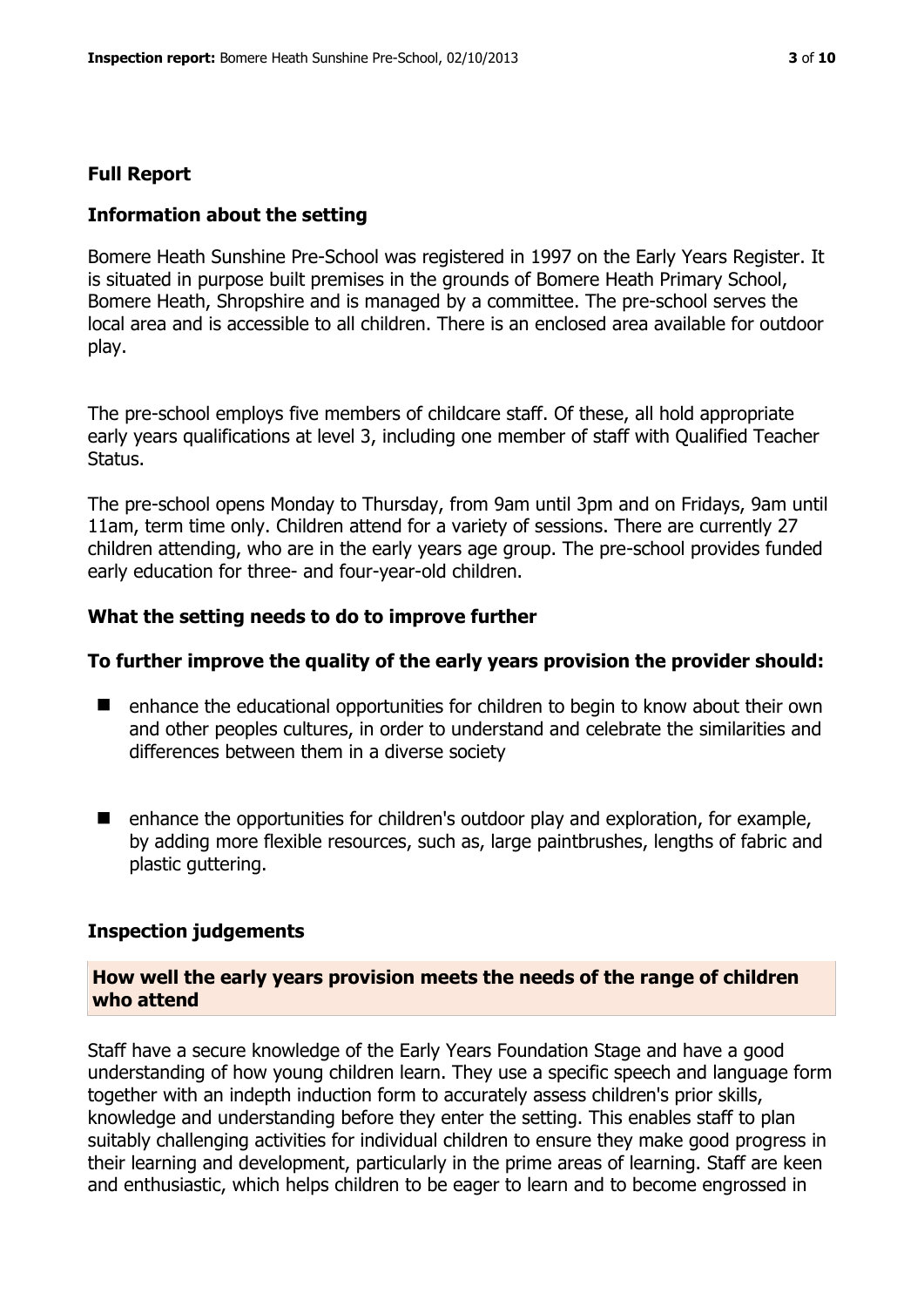the range of stimulating activities on offer.

Teaching is good. Staff extend children's learning by making the most of opportunities to ask open-ended questions. As they talk at circle time children are encouraged by staff to listen carefully. Staff encourage them to think and solve simple number problems as they count the number of children present and add on one more. As they think about what day of the week it is, staff extend this learning by asking children to think of other words beginning with 'w'. Staff help them to make connections in their learning as they talk about a computer programme they use beginning with the 'w' sound. As children proudly show their objects from home, they take turns to talk about their possessions, so gaining a sense of belonging. When looking at the numbers on the toy caterpillar staff encourage children to recognise the numerals and put the numbers in sequential order to help promote their early mathematical skills. As staff show children the book about a firefighter they encourage children to think about how the fire-fighter helps people and what they wear to protect them from a fire. Staff support children's language development as they introduce new words, such as, 'stethoscope', 'paramedic' and 'thermometer' linked in with the topic of 'People who help us.' Children are supported by staff to take turns and share the resources as they play the fire-fighter game. They can help themselves to drinks of water throughout the session. This helps to promote their independence and helps children to effectively develop the key skills they need for the next steps in their learning. Children are able to access a range of toys and resources that reflect diversity. However, there is scope to improve opportunities for children to gain a greater understanding of their own and other peoples cultures and to understand and celebrate the similarities and differences between them in a diverse society.

Staff provide a wide range of daily physical activities both indoors and outside. They provide tricycles for children to develop their skills of coordination, scooters to balance and scoot around on and hoops for children to practise movement skills. This helps children to develop their physical skills. However, there is scope to build on developing the already good outdoor area by including a range of resources that can be used in many different ways, such as, plastic guttering, lengths of fabric and large paint paintbrushes.

All children are generally working comfortably within the typical range of development expected for their age. Staff have implemented the progress check at age two and can confidently identify what children in their care are able to do. Children's starting points and regular observations and assessments are recorded in their profiles, which parents can freely access. These profiles also contain children's artwork, photographs and opportunities for parents to add their comments to help promote continuity in children's learning experiences. Children are able to take home books and jigsaws and 'Lennie' the toy bear, so helping parents to be involved in their children's learning.

#### **The contribution of the early years provision to the well-being of children**

Children are supported well to ensure they experience a smooth transition from home to the setting. They are warmly welcomed by staff, who take time to get to know parents and children's individual routines. Therefore, children's individual needs are understood, their physical and emotional well-being is promoted and they are well settled. Children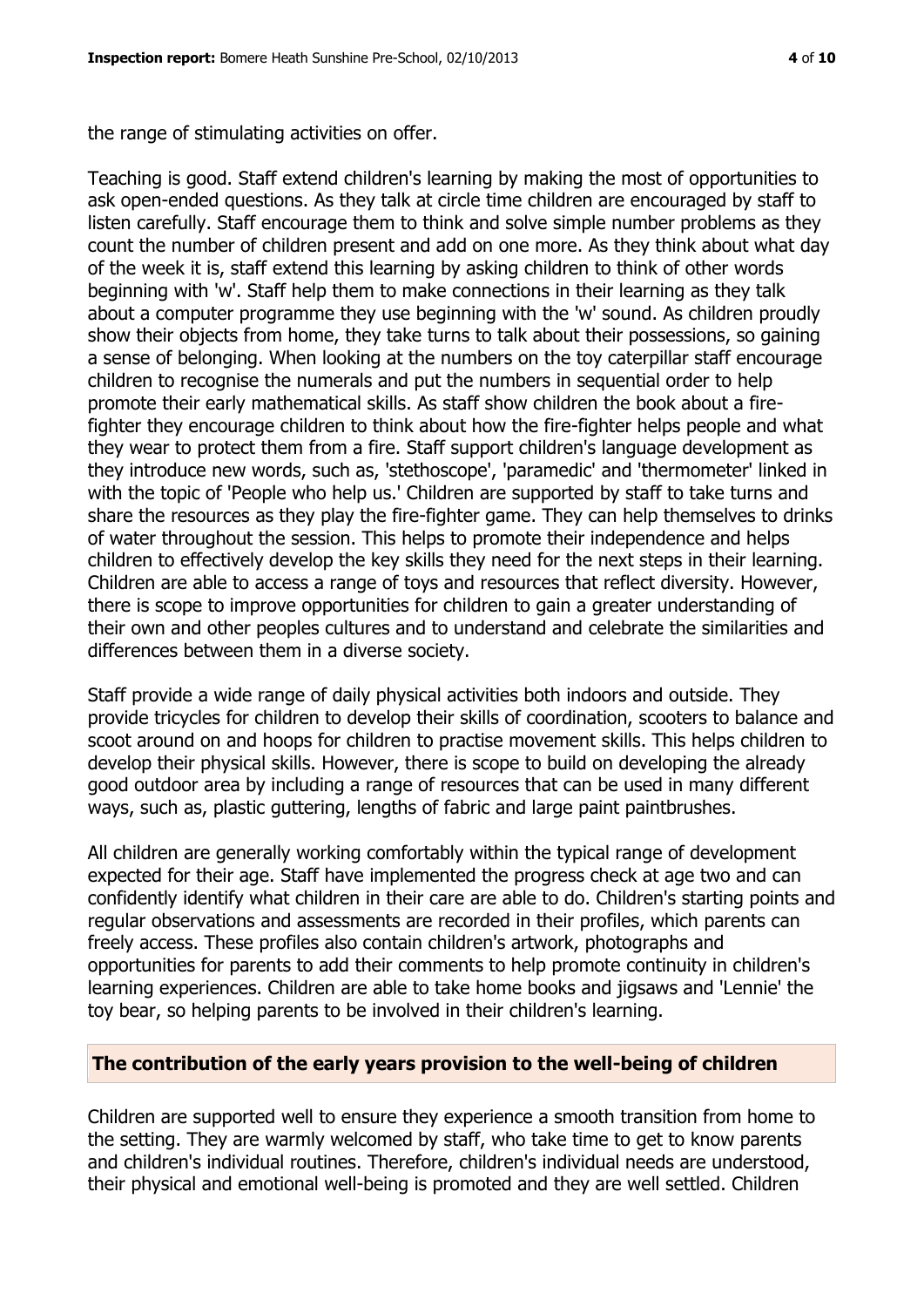behave well and are learning to play cooperatively with others. They are interested in each other's play and show care and concern for others as they check that new children to the setting are happy and offer them a place on their tricycle. Staff model calm and supportive interactions with children and this helps children to build good relationships. Children are happy and confidently explore the well-resourced environment, which supports their allround development. The well-established key person system enables children to feel secure and form appropriate attachments.

Children have a snack day where they are encouraged to bring in a snack and share with their friends. Parents are invited to this occasion, so they can see their child at play. Snacks are freshly prepared, nutritious and balanced, so helping to promote an awareness of healthy food options. Children are encouraged to wash their hands prior to eating and independently access tissues, so helping them to recognise the importance of good hygiene practices. They are encouraged to put their own jumpers on and visit the toilet independently. This helps children become more adept at managing their own personal care needs.

Staff provide a wide selection of good quality resources both inside and outdoors. Children are able to select their own toys and activities from the pictorially-labelled boxes, so helping to promote their independence. They can access the enclosed outdoor area, so benefitting from plenty of fresh air and promoting their good health. They begin to understand about the importance of exercise as they run around outdoors and ride on the wheeled vehicles. They learn about keeping themselves safe as they are encouraged to develop their understanding of taking risks in their topic of 'People who help us'. Children are also encouraged by staff not to touch the stray cat as they point out that it is unfamiliar to them and the consequences and tell them that it may be grumpy.

# **The effectiveness of the leadership and management of the early years provision**

Staff have a good knowledge of the safeguarding and welfare requirements and children's safety is well promoted. Arrangements for safeguarding children are strong. Staff have attended training in this area and are aware of what to do if they have a concern, to help to keep children safe. The written safeguarding policy is clear and contains all of the required information and is readily available to parents via the setting's website. The manager and committee are well aware of their responsibilities to inform Ofsted of any changes, including changes to the registered person. Children's safety is well promoted as staff undertake daily visual checks to ensure the areas used by children are safe. Staff also consider risks to children on outings, such as when children and staff visit the local post office. Thorough induction, recruitment and selection procedures are in place to help protect children and a record of all staff's Disclosure and Barring Service checks are maintained. This helps to ensure that all staff are suitable to work with children.

Staff are effectively monitored through robust practices, such as, supervision sessions, peer observations, team meetings and annual appraisals, to drive improvements. Regular training is accessed to help improve practice. Staff involve parents and children in the evaluation process by regularly asking for their verbal feedback. They use the knowledge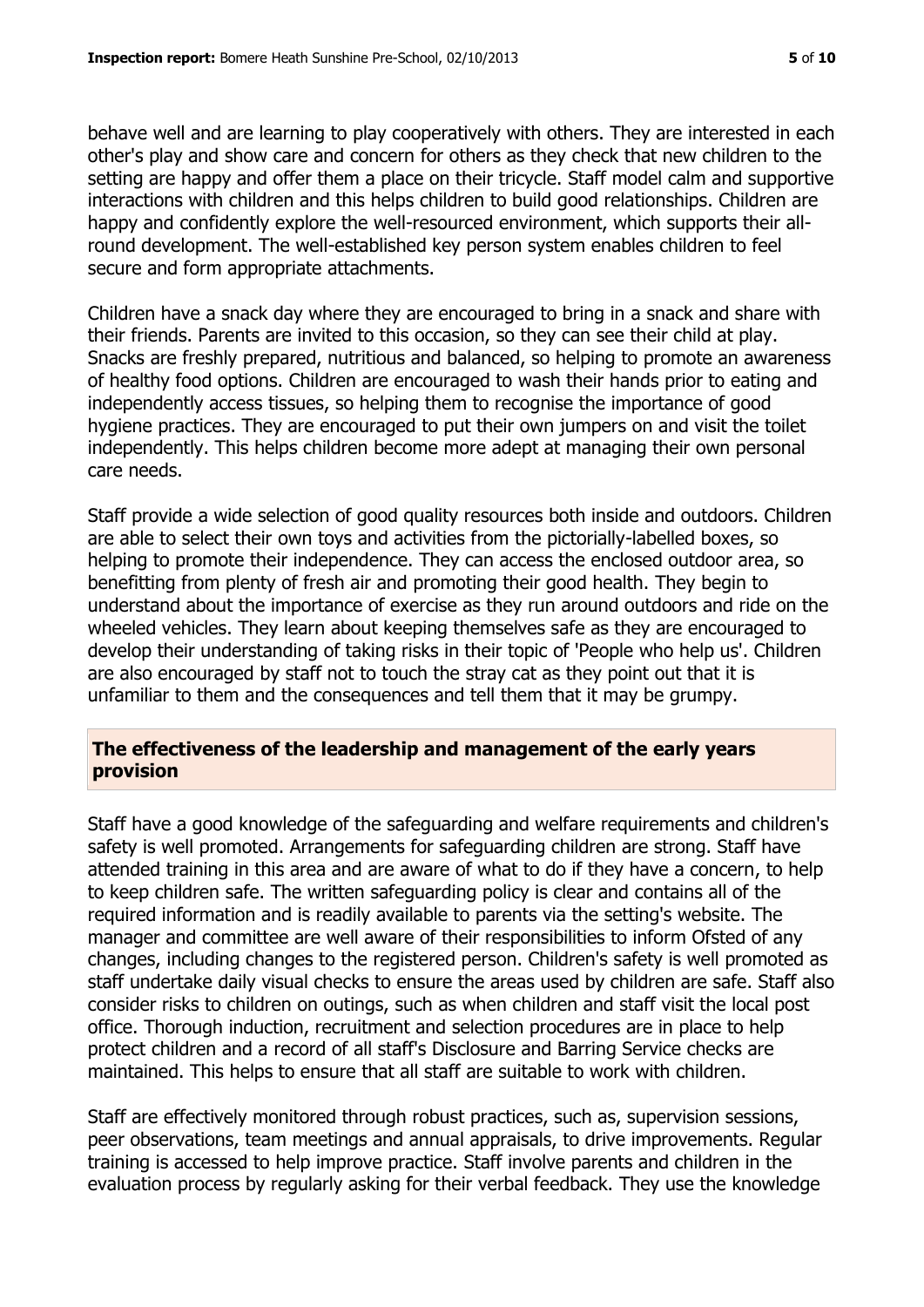gained to enhance their already good practice. They are committed to improvement and ensuring the evaluation of the service has a positive impact on children. For example, staff have introduced new induction forms to gain a more detailed picture of children's individual starting points. This has resulted in staff knowing more about children before they start in the pre-school and consequently, being able to tailor their planning more effectively towards meeting children's individual needs and interests.

Staff have a secure understanding of their responsibilities in meeting the learning and development requirements. The manager monitors the educational programmes to ensure there is a broad range of activities and experiences on offer to help children make good progress towards the early learning goals. Children's needs are quickly identified and well met through discussions with parents.

The setting works effectively in partnership with other settings that children attend. Staff contact the other settings and exchange information about children's progress to enhance continuity in children's learning experiences.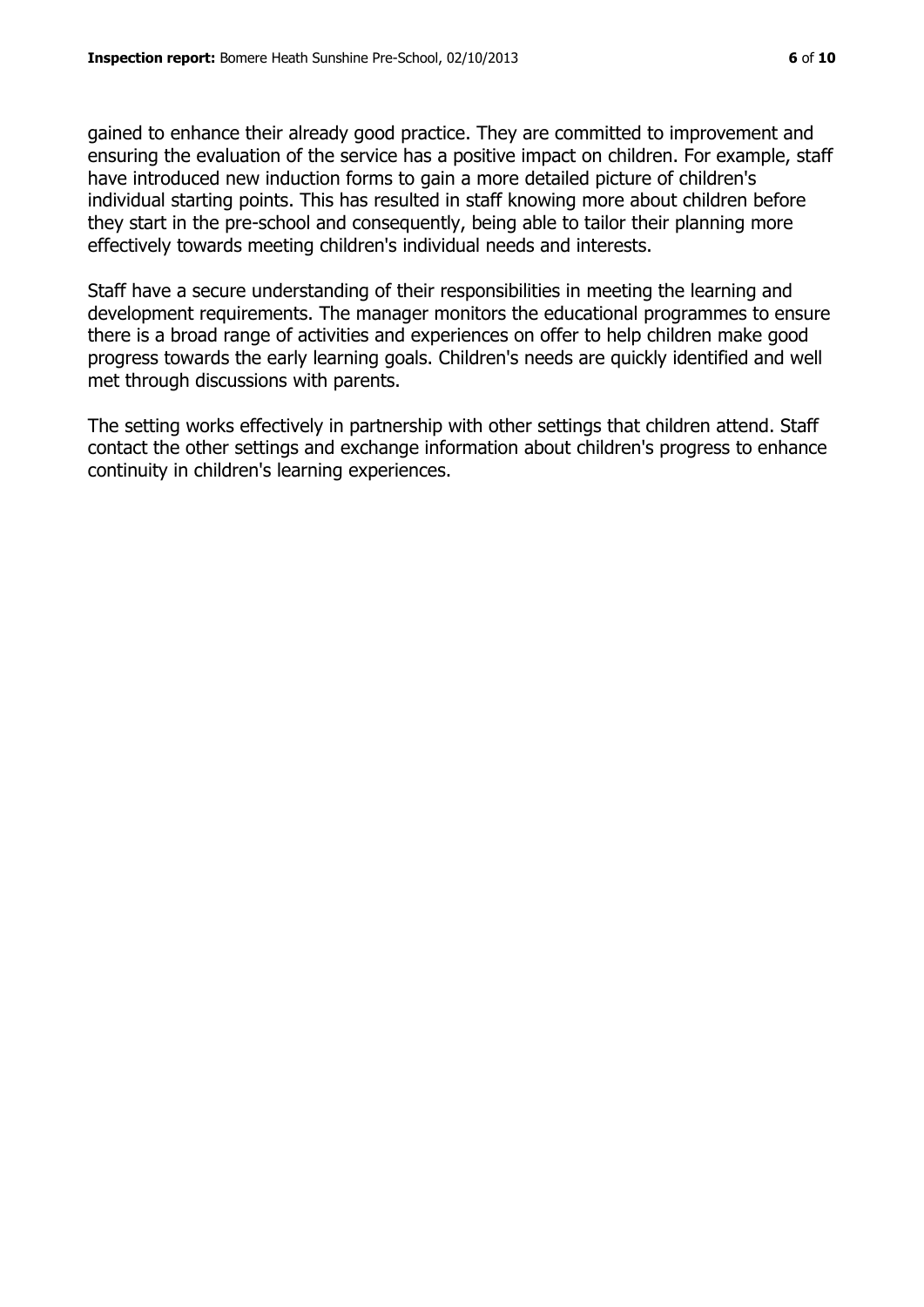# **What inspection judgements mean**

# **Registered early years provision**

| Grade   | <b>Judgement</b> | <b>Description</b>                                                                                                                                                                                                                                                                                                                                                                 |
|---------|------------------|------------------------------------------------------------------------------------------------------------------------------------------------------------------------------------------------------------------------------------------------------------------------------------------------------------------------------------------------------------------------------------|
| Grade 1 | Outstanding      | Outstanding provision is highly effective in meeting the needs<br>of all children exceptionally well. This ensures that children are<br>very well prepared for the next stage of their learning.                                                                                                                                                                                   |
| Grade 2 | Good             | Good provision is effective in delivering provision that meets<br>the needs of all children well. This ensures children are ready<br>for the next stage of their learning.                                                                                                                                                                                                         |
| Grade 3 | Satisfactory     | Satisfactory provision is performing less well than expectations<br>in one or more of the key areas. It requires improvement in<br>order to be good.                                                                                                                                                                                                                               |
| Grade 4 | Inadequate       | Provision that is inadequate requires significant improvement<br>and/or enforcement action. The provision is failing to give<br>children an acceptable standard of early years education and/or<br>is not meeting the safeguarding and welfare requirements of<br>the Early Years Foundation Stage. It will be inspected again<br>within 12 months of the date of this inspection. |
| Met     |                  | The provision has no children on roll. The inspection judgement<br>is that the provider continues to meet the requirements for<br>registration.                                                                                                                                                                                                                                    |
| Not met |                  | The provision has no children on roll. The inspection judgement<br>is that the provider does not meet the requirements for<br>registration.                                                                                                                                                                                                                                        |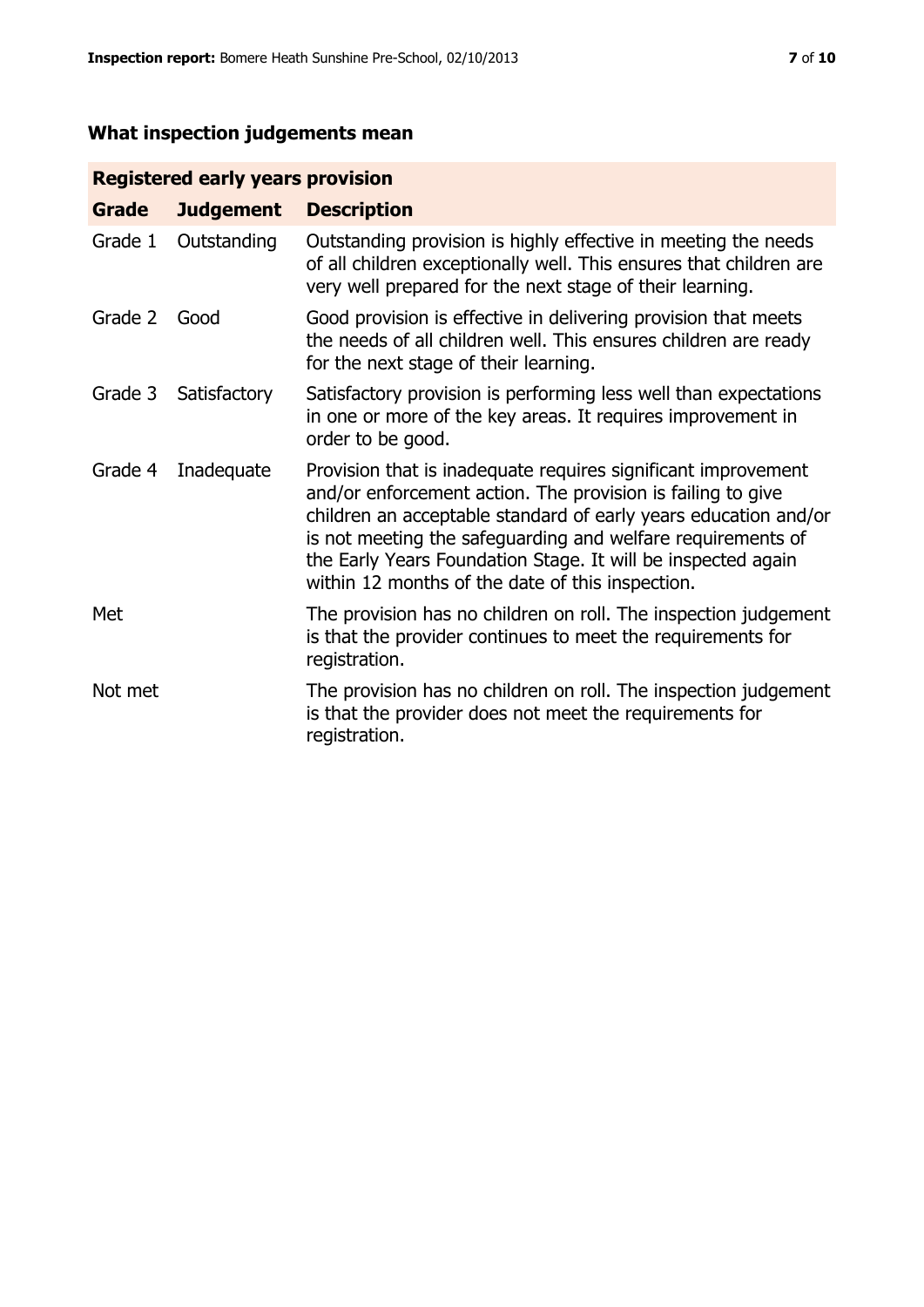### **Inspection**

This inspection was carried out by Ofsted under sections 49 and 50 of the Childcare Act 2006 on the quality and standards of provision that is registered on the Early Years Register. The registered person must ensure that this provision complies with the statutory framework for children's learning, development and care, known as the Early Years Foundation Stage.

# **Setting details**

| Unique reference number            | 224047                                     |
|------------------------------------|--------------------------------------------|
| <b>Local authority</b>             | Shropshire                                 |
| <b>Inspection number</b>           | 917821                                     |
| <b>Type of provision</b>           |                                            |
| <b>Registration category</b>       | Childcare - Non-Domestic                   |
| Age range of children              | $0 - 5$                                    |
| <b>Total number of places</b>      | 20                                         |
| Number of children on roll         | 27                                         |
| <b>Name of provider</b>            | Bomere Heath Sunshine Pre-School Committee |
| <b>Date of previous inspection</b> | 19/01/2010                                 |
| <b>Telephone number</b>            | 01939 290359                               |

Any complaints about the inspection or the report should be made following the procedures set out in the guidance *'Complaints procedure: raising concerns and making complaints* about Ofsted', which is available from Ofsted's website: www.ofsted.gov.uk. If you would like Ofsted to send you a copy of the guidance, please telephone 0300 123 4234, or email enquiries@ofsted.gov.uk.

# **Type of provision**

For the purposes of this inspection the following definitions apply:

Full-time provision is that which operates for more than three hours. These are usually known as nurseries, nursery schools and pre-schools and must deliver the Early Years Foundation Stage. They are registered on the Early Years Register and pay the higher fee for registration.

Sessional provision operates for more than two hours but does not exceed three hours in any one day. These are usually known as pre-schools, kindergartens or nursery schools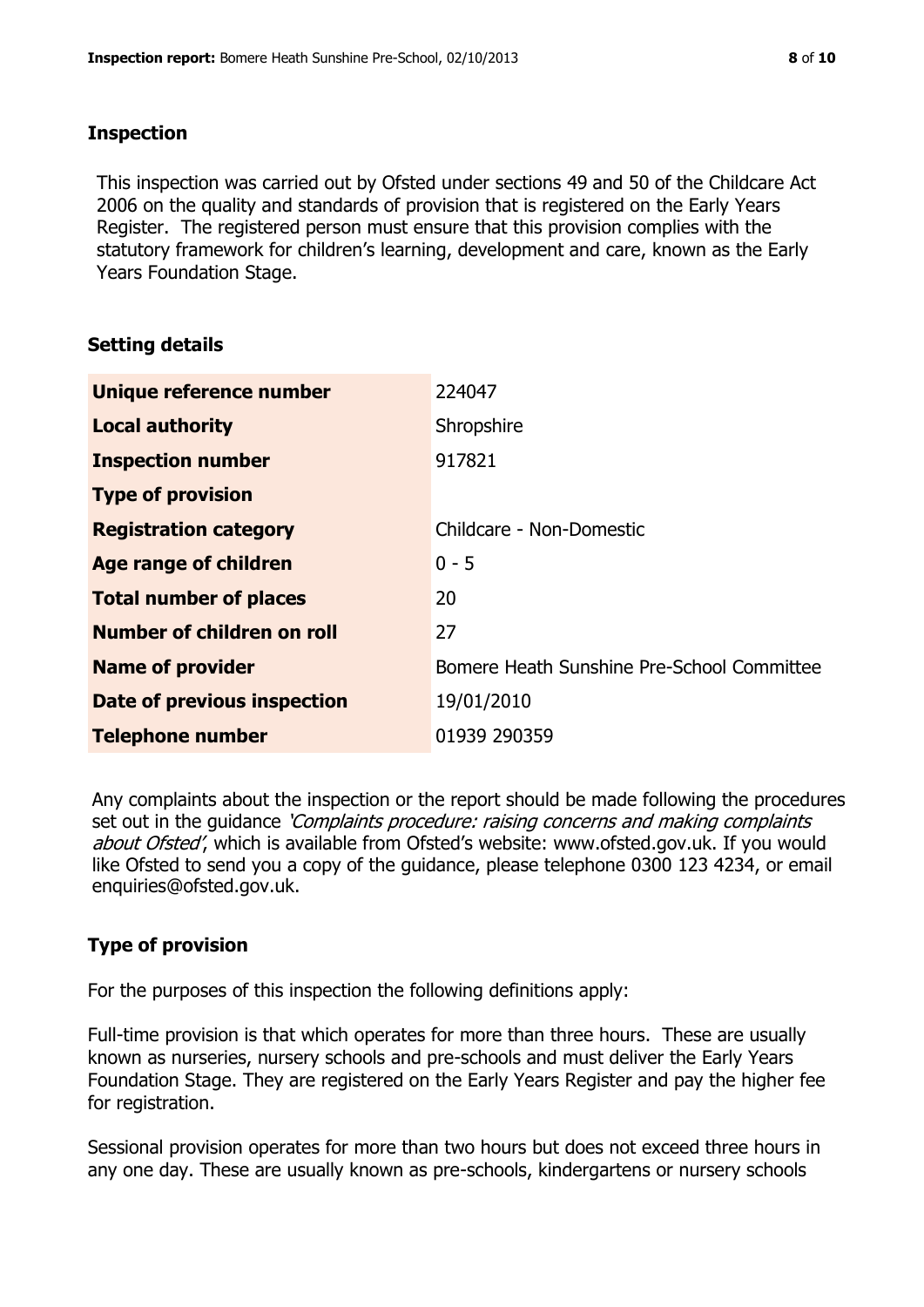and must deliver the Early Years Foundation Stage. They are registered on the Early Years Register and pay the lower fee for registration.

Childminders care for one or more children where individual children attend for a period of more than two hours in any one day. They operate from domestic premises, which are usually the childminder's own home. They are registered on the Early Years Register and must deliver the Early Years Foundation Stage.

Out of school provision may be sessional or full-time provision and is delivered before or after school and/or in the summer holidays. They are registered on the Early Years Register and must deliver the Early Years Foundation Stage. Where children receive their Early Years Foundation Stage in school these providers do not have to deliver the learning and development requirements in full but should complement the experiences children receive in school.